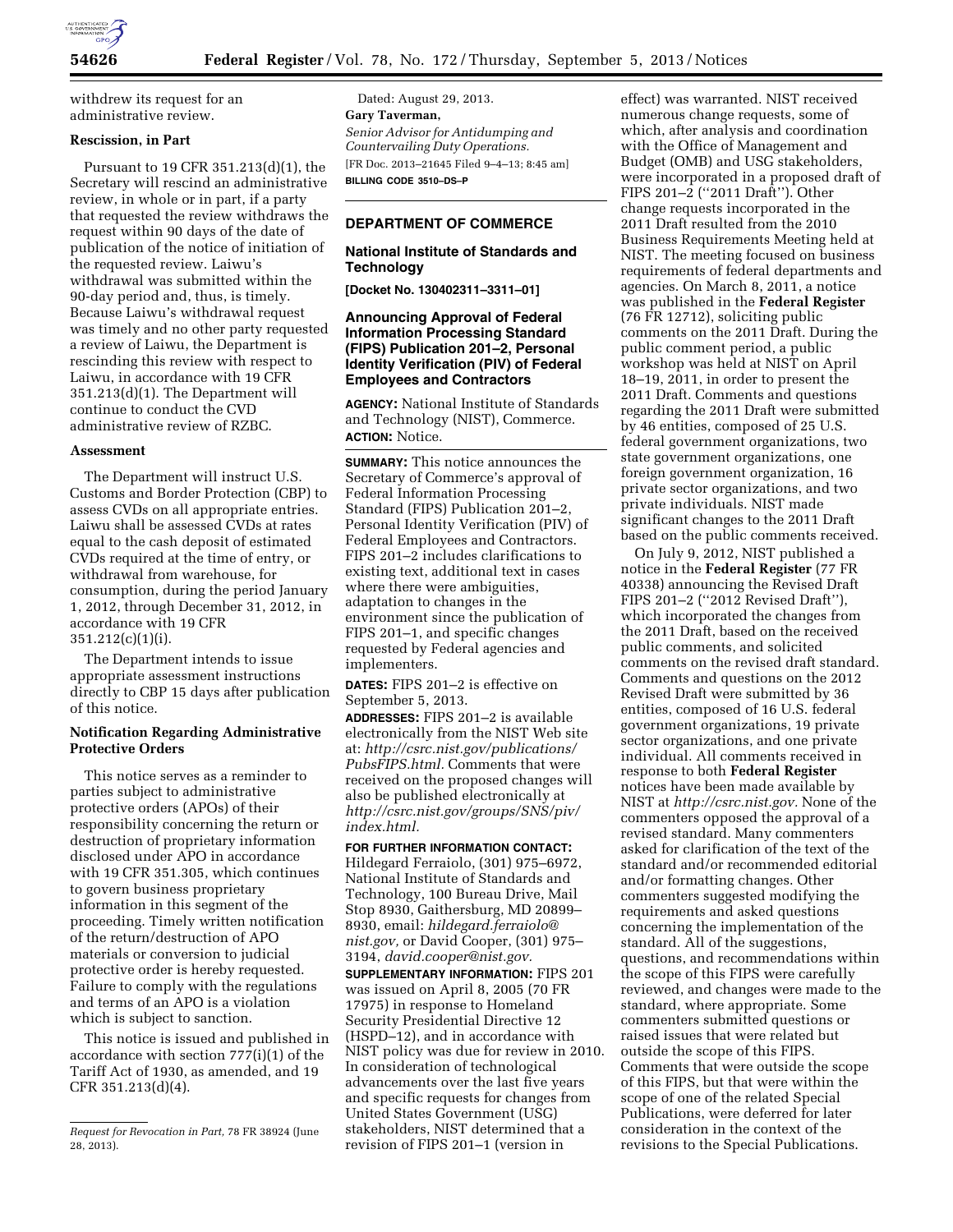The disposition of each comment that was received has been provided along with the comments at *[http://](http://csrc.nist.gov) [csrc.nist.gov.](http://csrc.nist.gov)* 

The following is a summary and analysis of the comments received during the public comment period, and NIST's responses to them, including the interests, concerns, recommendations, and issues considered in the development of FIPS 201–2:

*Comment:* Four commenters questioned the concept of backward compatibility as described in Section 1.3, Change Management, of the 2012 Revised Draft. They suggested that the Change Management section should not be restricted to the effects of changes to the Standard on PIV Cards but also address the effects of change to PIV systems and sub-components. Other commenters questioned whether any change to the Standard could be considered backward compatible.

*Response:* The Change Management section provides change management principles and guidelines to implementers of relying systems to manage newly introduced changes and modifications to the previous version of this Standard. In this context, changes to the Standard that do not necessitate changes to existing relying systems are considered to be backward compatible.

*Comment:* Two Federal agencies were concerned about their ability to implement the Standard with the indicated implementation schedule specified in the Standard.

*Response:* Issues concerning the Standard's implementation schedule have been referred to OMB.

*Comment:* Three commenters proposed that the procedures for PIV Card renewal and reissuance be combined.

*Response:* The Standard combines the two sections on PIV Card renewal and reissuance into one section called ''Reissuance.'' It addresses all instances in which a new PIV Card is issued to an existing cardholder without repeating the entire identity proofing and registration process.

*Comment:* Two commenters proposed adding a PIV-Interoperable (PIV–I) Card as a valid identity source document.

*Response:* The Standard does not list a PIV–I Card as an acceptable form of identity source documentation because it is not guaranteed to be a Federal or State government issued form of identification.

*Comment:* One commenter requested that the Standard prohibit the long-term storage of biometric data.

*Response:* FIPS 201–2 does not require the long-term storage of biometric data. However, PIV Card maintenance processes, such as reissuance, may be performed more efficiently if biometric data is maintained. Efficiency is a stated goal of HSPD–12.

*Comment:* The 2012 Revised Draft states that if the biometric data for the background investigation and the biometric data for the PIV Card are collected on separate occasions, then during the second visit, a one-to-one biometric match of the applicant must be performed against the biometric data collected during the first visit. One commenter requested to remove the requirement for the one-to-one biometric match during the second visit, and that any requirements for one-toone biometric matches begin after the biometric data for the PIV Card has been collected.

*Response:* In order to satisfy the control objectives of HSPD–12, it is necessary to verify that the biometric data for the background investigation was collected from the person to whom the PIV Card will be issued. A one-toone biometric comparison is therefore required.

*Comment:* The 2012 Revised Draft imposes requirements to revoke the PIV Card under certain circumstances. Two commenters noted that the Standard should be more specific about the process for PIV Card revocation. One commenter also requested that the requirement to revoke the PIV Authentication and Card Authentication certificates during PIV Card termination be eliminated when the PIV Card is terminated for benign reasons.

*Response:* The text has been reorganized to clearly indicate the steps required to revoke a PIV Card. These steps include collecting and destroying the PIV card, if possible, and updating any databases maintained by the PIV Card issuer to reflect the change in status. Additionally, the requirements for certificate revocation during PIV Card termination have been relaxed. At PIV Card termination, revocation of the PIV Authentication and Card Authentication certificates is limited to cases where the PIV Card cannot be collected and destroyed.

*Comment:* One commenter indicated that a PIV derived credential on a mobile device should be revoked when the PIV Card's PIV Authentication certificate is revoked or expires.

*Response:* The PIV Authentication certificate on a PIV Card is revoked when the PIV Card is lost or stolen. If the cardholder is eligible for a replacement PIV Card, the revocation of the derived credential would preclude the cardholder from using the derived credential to gain logical access to

federally controlled information systems as an interim measure while waiting for a new PIV Card to be issued. Nothing in the Standard, however, prevents an agency from requiring its derived credential issuer to revoke a derived credential when the PIV Authentication certificate is revoked or expires.

*Comment:* The Standard includes a new feature to remotely reset the PIV Card's Personal Identification Number (PIN). One commenter suggested that the requirement to perform a biometric match as part of a remote PIN reset is too restrictive and should be removed.

*Response:* Removing the requirement to perform a biometric match from the remote PIN reset procedure would weaken the multi-factor authentication provided by the PIV Card. A biometric match is therefore required for all PIN reset procedures, regardless of whether the reset is performed in-person at an issuer's facility, at an unattended issueroperated kiosk, or remotely from a general computing platform.

*Comment:* After publication of the Standard, SP 800–104, *A Scheme for PIV Visual Card Topography,* will be withdrawn, since all information of the Special Publication has been incorporated in the Standard. One commenter requested that the visual color scheme requirement from Special Publication 800–104, be made optional in FIPS 201–2 so that Federal departments and agencies with a need to distinguish between U.S. citizens and foreign nationals could use the color scheme on the PIV Card of their employees and contractors, while other Federal departments and agencies without the need to visually distinguish between U.S. citizens and foreign nationals could issue PIV Cards without the distinction.

*Response:* The color scheme will remain mandatory in FIPS 201–2 because departments and agencies are required to accept PIV Cards issued by other Federal agencies, as directed by HSPD–12. Departments and agencies with a need to visually identify foreign nationals need the color scheme to be present on all PIV Cards, not just the PIV Cards that they issue.

*Comment:* Two commenters requested that a fourth category be added to the PIV Card's visual color scheme for employee affiliation or that the category for ''contractor'' be changed to ''nongovernment employee.''

*Response:* HSPD–12 establishes the scope for the Standard as ''forms of identification issued by the Federal Government to its employees and contractors (including contractor employees).'' With the scope established in HSPD–12, it would not be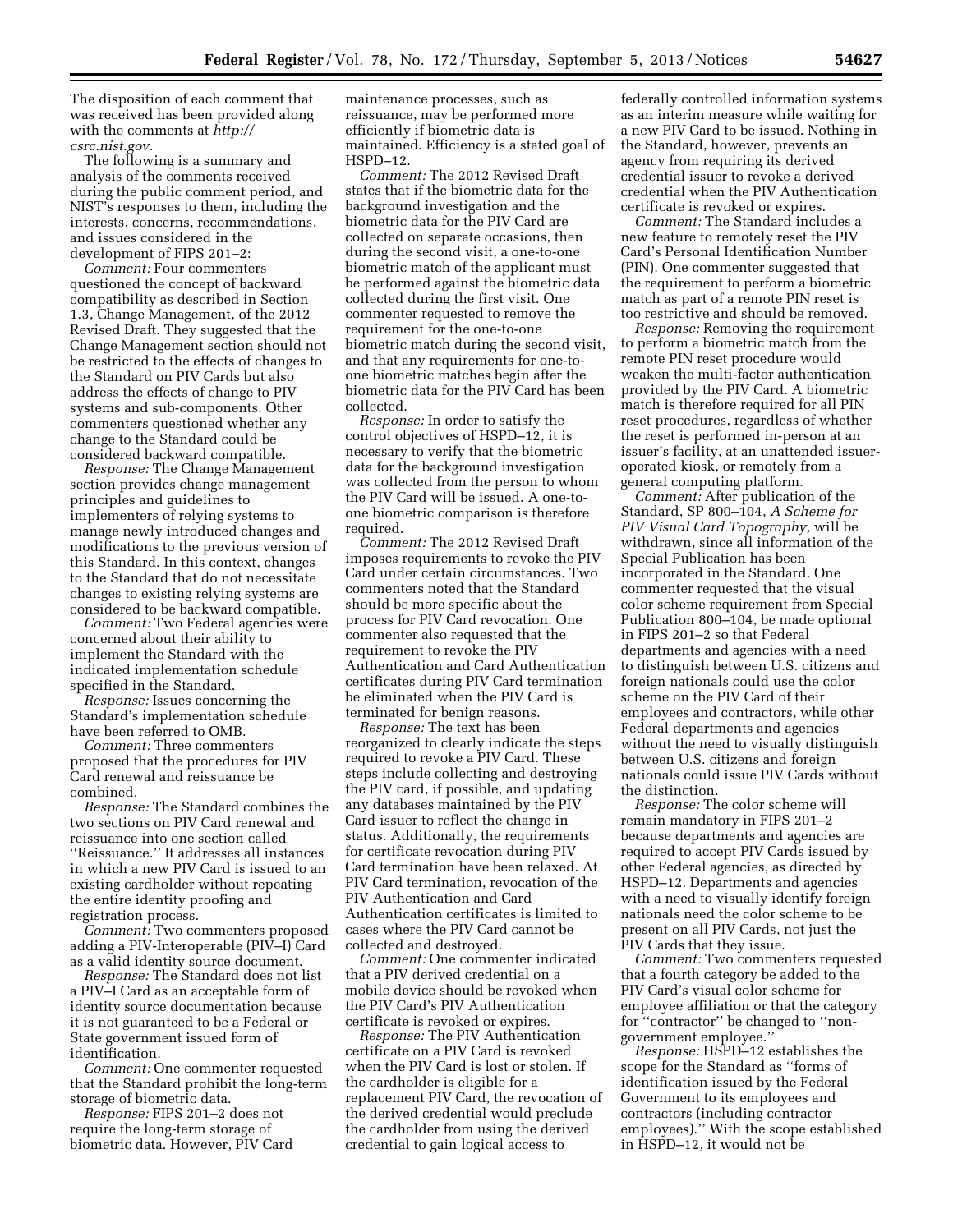appropriate for the Standard to address employee affiliation color-codes other than employees and contractors.

*Comment:* Two commenters requested that the optional tactile markers on the PIV Card be more precisely defined.

*Response:* The two zones that are specified for tactile markers are intended to provide optional placement of orientation markers as a possible response to achieve Section 508 compliance. The implementation of tactile markers on PIV Cards should be coordinated with card manufacturers/ vendors.

*Comment:* Three commenters expressed concern that the PIV Card's fingerprint reference data used for oncard biometric authentication and the PIV Card's fingerprint reference data used for off-card biometric authentication should not originate from the same anatomical fingers. The commenters noted that an attacker may maliciously obtain the PIV Card's fingerprint reference data during an offcard biometric authentication event. With the harvested reference data and with a malware injected computing platform, other attacks can be staged to target applications that use the on-card authentication mechanisms.

*Response:* Section 4.4.4 of the Standard stresses the need for general good practices to mitigate malicious code threats. In addition to general good practice, the Standard allows the fingerprint reference data to originate from a different finger. Additionally, NIST Special Publication 800–76–2 will clarify the usability versus security trade off associated with a possible confusion about which finger to present at an authentication event.

*Comment:* Four commenters noted that 2012 Revised Draft allows for use of the electronic facial image as an option for authentication in operatorattended PIV Card issuance and reissuance processes but does not extend its use as an authentication mechanism in physical access control environments.

*Response:* Comparison of electronic facial images depends on carefully controlled environments with controls to camera height and lighting. These controls are not consistently found in general purpose physical access control environments. This Standard therefore limits facial recognition as a costefficient and optional authentication mechanism for PIV Card issuance, reissuance and verification data reset processes where the environment is controllable. FIPS 201–2 offers fingerprint biometric and iris recognition for general-purpose physical access control environments, as both

mechanisms provide better accuracy, security, and speed.

*Comment:* Technical issues were raised by three commenters concerning the need for a person identifier to be present on the PIV Card. The commenters stated that without a person identifier, access control systems are required to re-provision cardholders each time a cardholder replaces his or her card. A person identifier, however, alleviates re-provisioning by providing a persistent identifier for the access control systems to recognize a cardholder with a new PIV Card.

*Response:* An optional person identifier will be proposed in the Standard's associated publication, Special Publication 800–73.

*Comment:* Issues were raised by two commenters about the PIV Card's cryptographic keys that are used in authentication and digital signatures. The commenters pointed out that a PIV Card issuer should have the flexibility to generate the PIV Authentication key, the Card Authentication key, and Digital Signature key off-card.

*Response:* Because the authentication mechanism used with the asymmetric Card Authentication key provides only some confidence in the cardholder's identity, off-card generation and import of this key, is allowed by the Standard. For the PIV Authentication key and Digital Signature key, however, on-card generation of the keys remains a requirement because an off-card generation of these keys adversely affects the perceived level of assurance in the cardholder's identity.

*Comment:* Three commenters requested that the PIV Card's secure messaging feature and its virtual contact interface be made mandatory as soon as possible for the many beneficial features that they enable.

*Response:* While there has been significant demand for the inclusion of secure messaging and the virtual contact interface in the Standard, some Federal departments and agencies have expressed concerns about the risks of adopting this technology. Therefore, it is appropriate to allow individual agencies to make a risk-based decision as to whether to include these technologies in their PIV Cards.

*Comment:* Two commenters requested that specific requirements for the public key infrastructure (PKI) be addressed in the ''X.509 Certificate Policy For The U.S. Federal Common Policy Framework'' rather than in the Standard, in order to allow for the requirements to be modified to accommodate new and emerging technologies.

*Response:* As the scope of the Common Policy is not limited to PIV Cards, the Standard needs to include information about which certificate policies may be used to issue the different types of certificates needed for PIV Cards, as well as other PIV-specific information. Care has been taken to ensure that any PKI-related requirements specified in FIPS 201–2 are unlikely to change before the next revision of the Standard.

*Comment:* Three commenters requested that the Standard either allow or require the use of a content signingspecific certificate policy Object Identifier (OID) in certificates issued to entities that sign data objects on PIV Cards.

*Response:* Sections 4.2.1 and 4.2.3.2 now require that after a transition period, certificates used to sign data objects on PIV Cards shall assert a content signing-specific policy OID from the ''X.509 Certificate Policy For The U.S. Federal Common Policy Framework.''

*Comment:* Three commenters noted that the 2012 Revised Draft describes authentication mechanisms that utilize the PIV Card and requested that the Standard indicate that agencies may choose to use other authentication mechanisms that are not applicable to the Standard.

*Response:* OMB has oversight of agency implementation of the Standard. Thus, it is not suitable for FIPS 201–2 to indicate that agencies are permitted to implement authentication mechanisms other than those described in FIPS 201–2.

*Comment:* The 2012 Revised Draft lowers the assurance level of the Cardholder Unique Identifier (CHUID) authentication mechanism from some confidence in the identity of the cardholder to little or no confidence, and deprecates its use. Two commenters indicated that Federal departments and agencies have been working to enable their physical access control systems to use the CHUID authentication mechanism and suggested that the authentication mechanism should continue to be described as providing some confidence, and its use should not be deprecated.

*Response:* In order for an authentication mechanism to provide some confidence in the identity of the cardholder, it would have to align with the requirements comparable to those specified for E-Authentication Level 2 of NIST Special Publication 800–63–1. The CHUID authentication mechanism does not satisfy these requirements. It is, therefore, appropriate to describe the authentication mechanism as providing